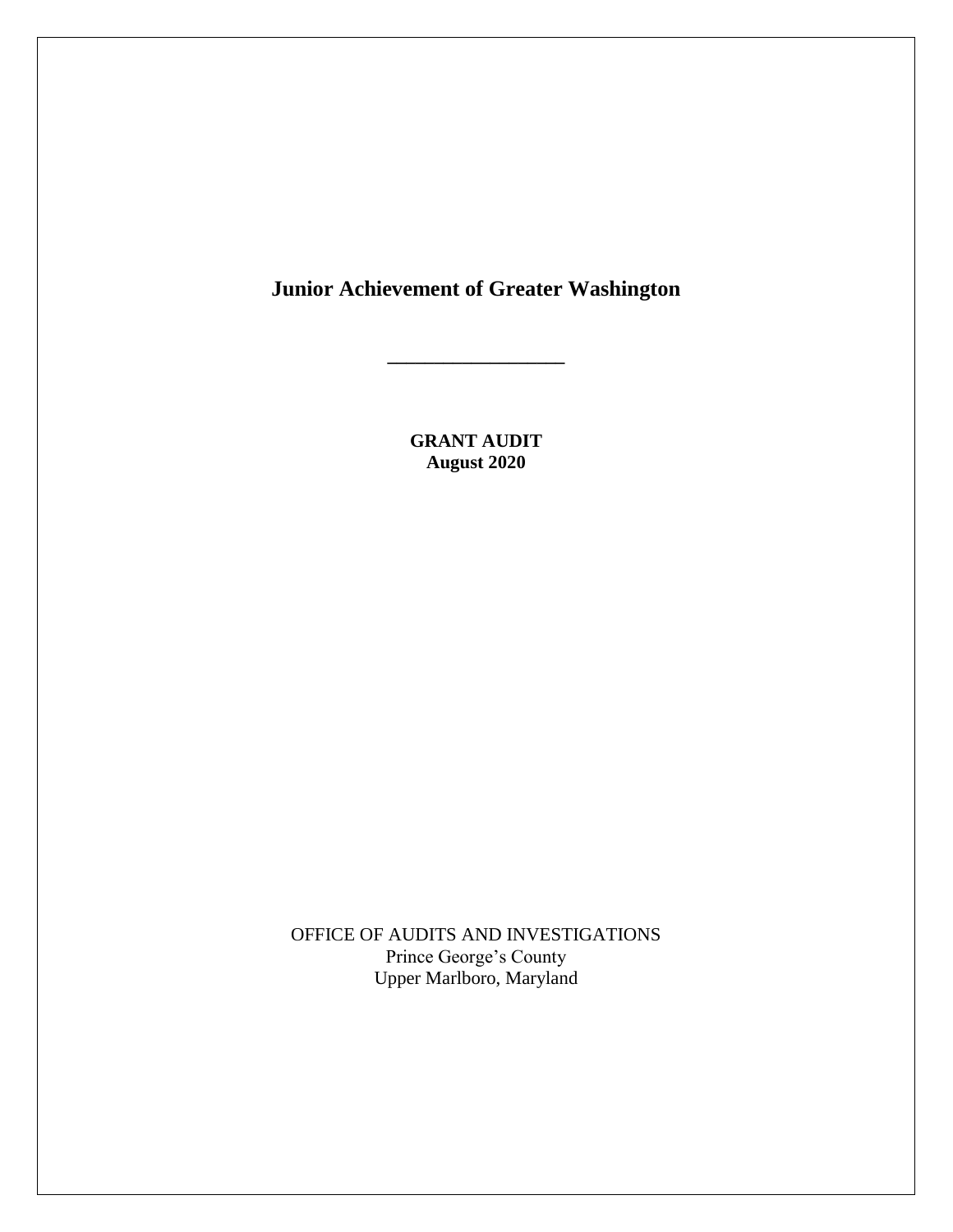

# **THE PRINCE GEORGE'S COUNTY GOVERNMENT Office of Audits and Investigations**

August 2020

The County Council and County Executive of Prince George's County, Maryland

Council Resolution 51-1991, adopted June 25, 1991, requires the Office of Audits and Investigations to perform random financial audits of grants and transfer payments appropriated in the Non-Departmental section of the County's Approved Annual Current Expense Budget.

We have examined the books and records of

## **Junior Achievement of Greater Washington**,

for the period July 1, 2017, through June 30, 2019. Our examination included such tests of the accounting records and such other auditing procedures, as we considered necessary under the circumstances.

We noted no matters involving the Prince George's County grant to Junior Achievement of Greater Washington, that led us to believe that the County grant funds were used for other than their intended purpose.

This report, in our opinion, fulfills the requirements of Council Resolution 51-1991 to perform random financial audits of grants and transfer payments made pursuant to the Non-Departmental section of the Prince George's County, Maryland, Fiscal Year 2018-2019 Approved Operating Budget.

 $O:11$ 

David H. Van Dyke, CPA County Auditor

Larry Whitehurst Jr., CPA, MBA, CIA Auditor Manager

**14741 Governor Oden Bowie Drive, Upper Marlboro, Maryland 20772 VOICE (301) 952-3431; FAX (301) 780-2097; TDD (301) 925-5167**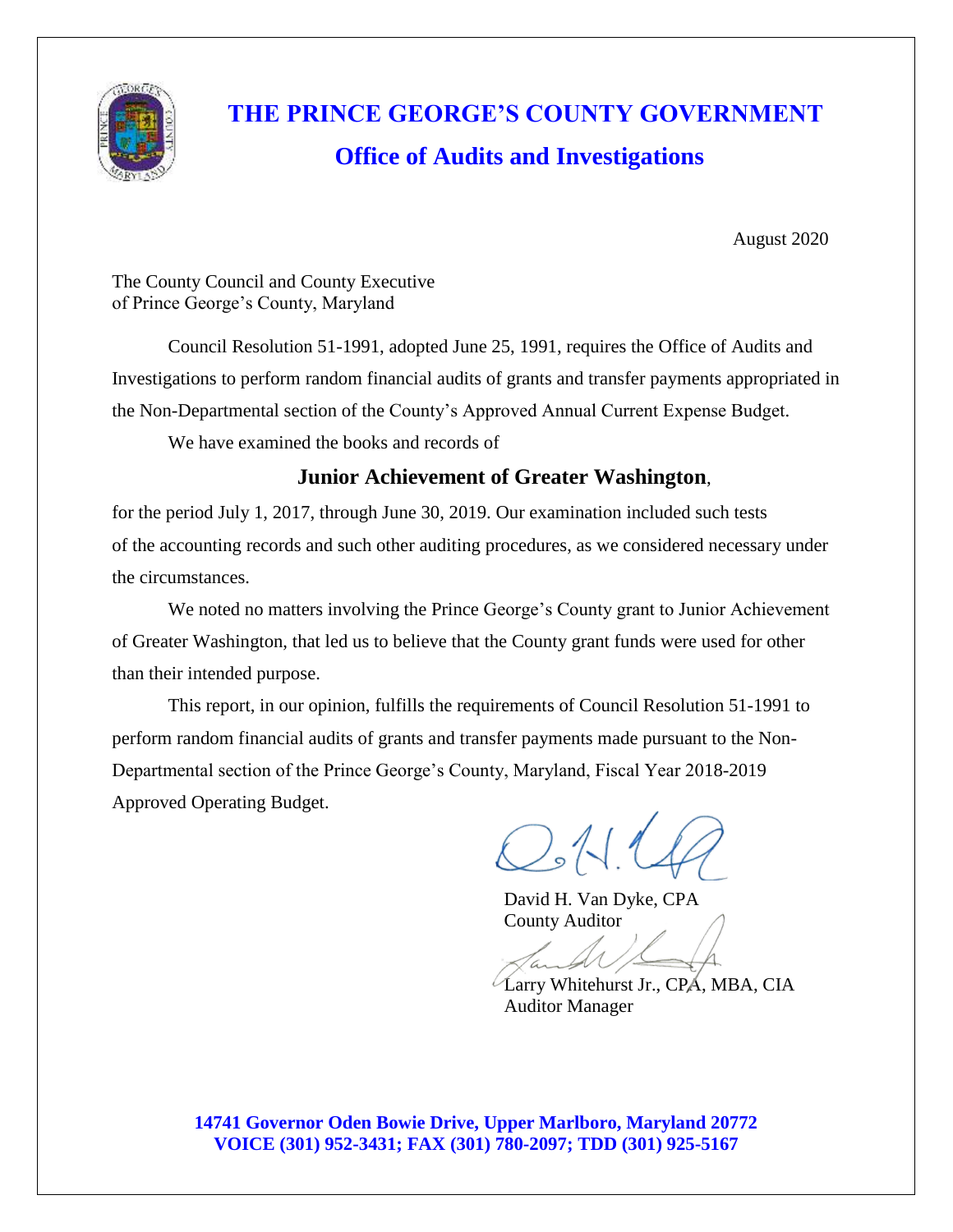#### **Junior Achievement of Greater Washington**

Junior Achievement of Greater Washington (JAGW) was founded in 1965 and incorporated in the Commonwealth of Virginia. JAGW is an independent  $501(c)(3)$  that operates under the umbrella of the national organization Junior Achievement USA (JA USA). JA USA provides program materials and miscellaneous support services to JAGW, and in exchange JA USA requires all of its affiliates (area offices) to remit licensing fees that are based upon a tiered percentage of their gross revenues. JAGW headquarters are located at 919 18<sup>th</sup> St., NW, in Washington D.C. Junior Achievement of Greater Washington is a self-supported organization, that receives most of its income from donations and grants. Junior Achievement of Greater Washington provides students with experiential learning that teaches financial literacy to encourage financial freedom and entrepreneurship that fosters work readiness.

Junior Achievement of Greater Washington is governed by a Board of Directors consisting of 50 members, inclusive of a 12-member executive committee. The Board manages the business of the organization and has the authority to establish and execute any policies to ensure the effective governance and management of the organization. A current overview of JAGW's [organizational](https://pgccouncil.auditboardapp.com/download?file_id=3097&name=FY20%20Org%20Chart.pptx) chart for FY 2020 is shown on the following page.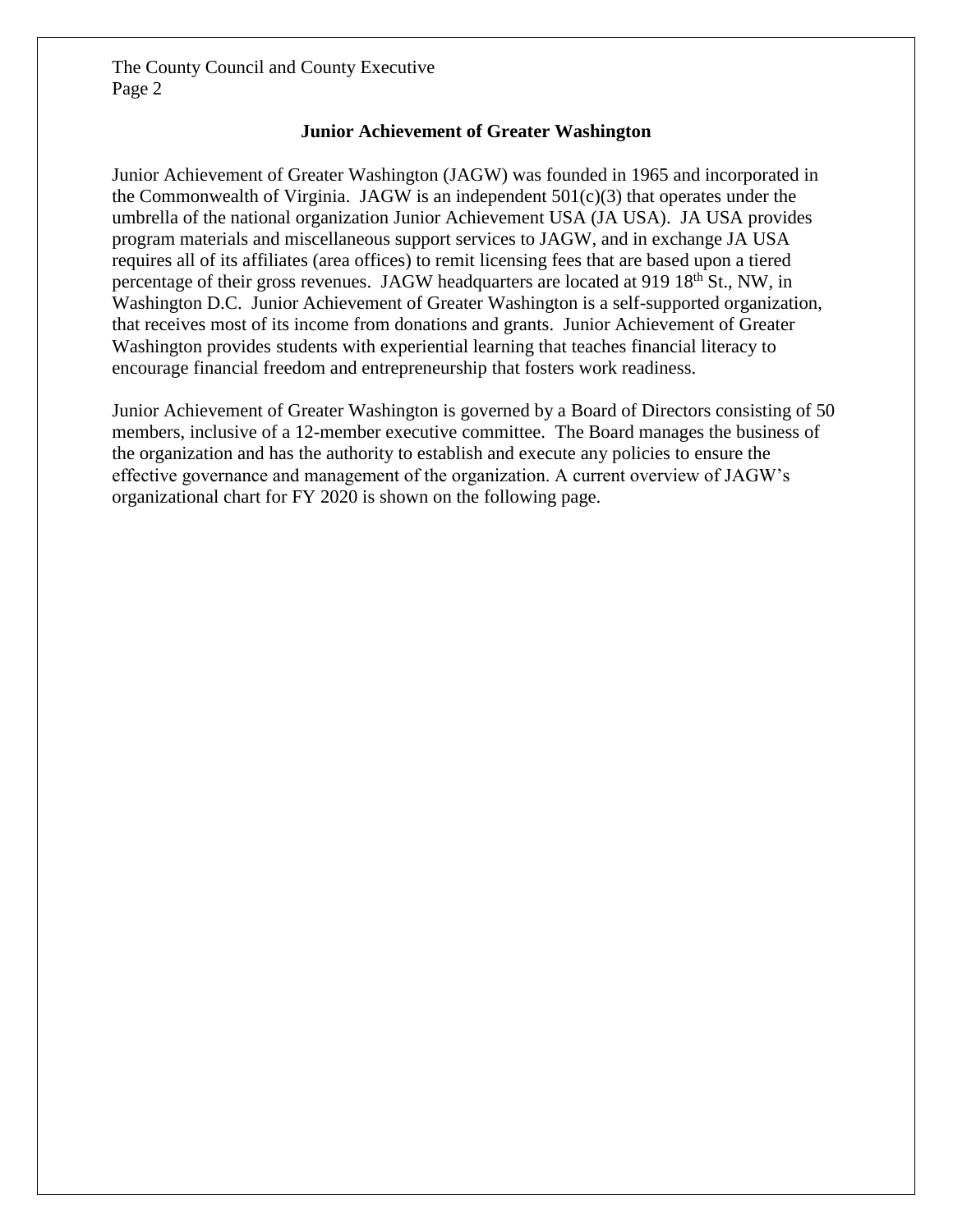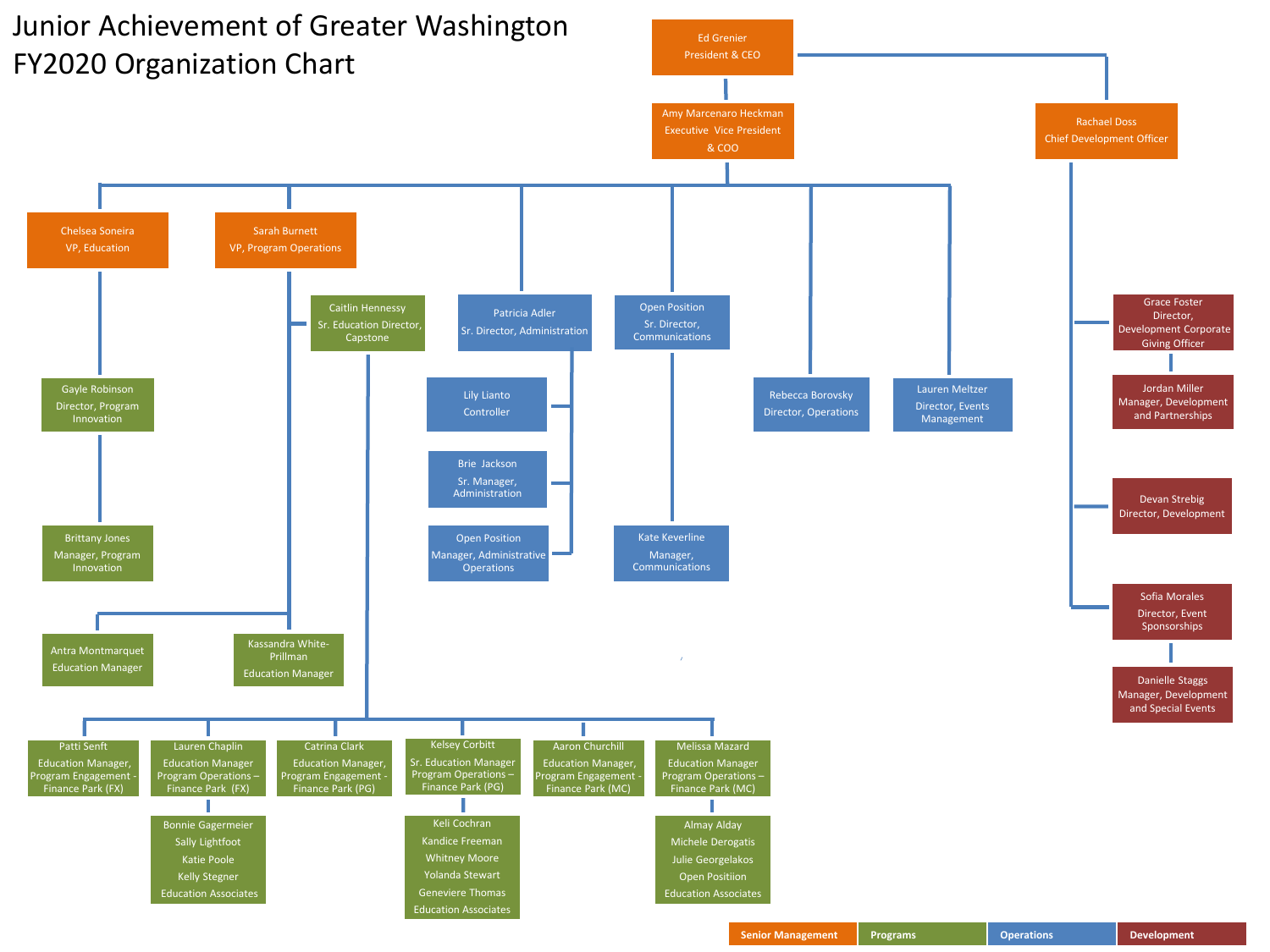Junior Achievement of Greater Washington provides over twenty-four (24) hands on programs that focus on self-knowledge, decision making, education, career options, and financial concepts to elementary, middle and high school students. The goal of JAGW programs is to ensure that graduates have a solid understanding of personal finance, obtain exposure to jobs and careers, practice life skills needed to thrive, gain enhanced economic knowledge, increase positive attitudes towards work and their personal contributions to society, and develop the internal drive to achieve their highest level of success.

One of JAGW programs involves operating its Finance Parks. The Finance Park program operates as an innovative 21st century learning environment structured as a "mini-city" housing a variety of storefronts and kiosks, correlating to the personal budget lines each student must manage. JAGW has established its Finance Park program within the Greater Washington region at the following locations:

#### ➢ **JA Finance Park Fairfax County**

Address: 4099 Pickett Road Fairfax, VA 22032

- ➢ **JA Finance Park Montgomery County** Address: 12501 Dalewood Dr., 3rd Floor, Silver Spring Md 20906
- ➢ **JA Finance Park Prince George's County** Address: 960 Nalley Road Landover, Md 20785

Each Finance Park is held under separately established limited liability corporations, which are wholly owned subsidiaries of JAGW. A staff of 30 employees are utilized across each location to instruct students on various financial related tasks. Prior to visiting a JA Finance Park, students are provided a unique 14-lesson classroom curriculum, split into four main categories: Income; Debit and Credit; Saving, Investing and Risk Management; Budget. This curriculum is taught by their teachers and serves as a foundation in personal finance education. During a JA Finance Park visit, students take on a salary, family and financial obligations like that of the typical adult, learning important lessons about owning their financial success.

The Finance Park in Prince George's County was established through a partnership between JAGW and Prince George's County Public Schools (PGCPS) along with support from the local business community. Finance Park in Prince George's County (FPPG) was a newly built 13,500 square foot facility that opened in September 2015 on the grounds of Cora Rice Elementary/G. James Gholson Middle School in Landover, Maryland. The facility and related equipment costs of approximately \$3.6 million was funded by a combination of donations and private financing. Admission to the FPPG is offered free of charge to all PGCPS 8th grade students, students enrolled in Quantitative Modeling, and select private/charter middle and high schools in the County. The FPPG serves over 9,000 students annually. A staff of seven employees serve the Finance Park Prince George's County location and they consist of the following individuals:

- $\triangleright$  One Senior Director for Capstone programs (time split between two parks);
- ➢ Two full-time staff members (Finance Park Education Director, Finance Park Manager);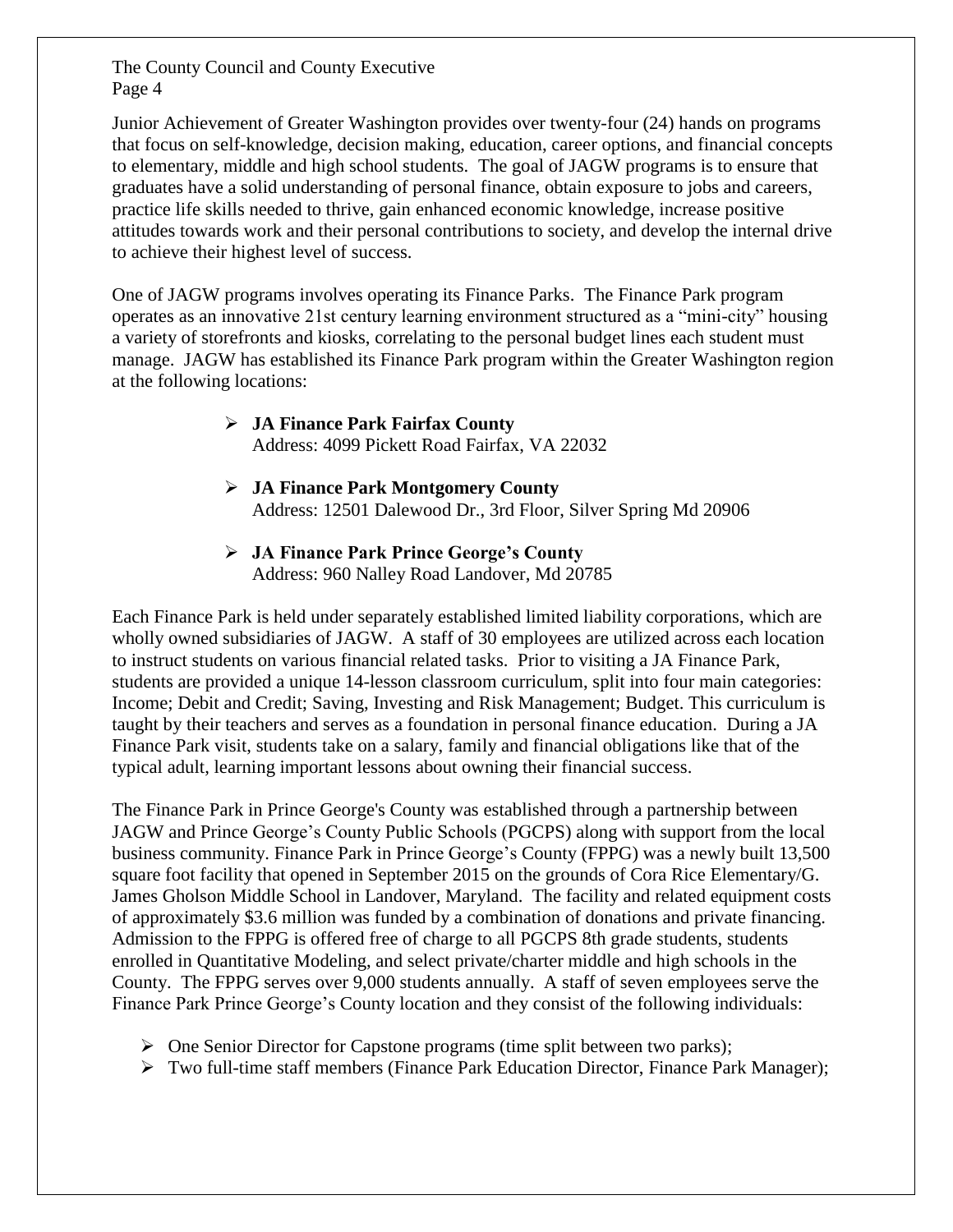$\triangleright$  Four part-time Finance Park Associates who help to support students, teachers, and volunteers during their visit.

The Prince George's County Council appropriates funds to support nonprofit organizations throughout the County in the form of grants. The Non-Departmental budget included funds to fulfill grant requests received from County nonprofit organizations. Non-Departmental grant funds are to be used to support citizen/community-based programs and services that help address the human, social, education, recreation and other service needs of the County's citizens and communities.

The Community Partnership Grant is a grant initiative offered by the Office of the County Executive to qualified nonprofit organizations based upon a set of criteria, including the value added to the identified community, overall program costs, organizational stability and adequacy of other funding sources. The Community Partnership Grant is awarded through a formal application process.

The Local Development Council offers the Local Impact grants, which are funds that are a portion of gaming revenue dedicated by law for use primarily in the communities in immediate proximity to National Harbor. These grants are awarded through a formal application process.

The Prince George's County Government awarded Junior Achievement of Greater Washington four (4) grants totaling \$185,000 in fiscal years 2018 and 2019. These awards were issued from November of 2017 through June of 2019. A summary of the grants awarded is as follows:

| <b>Disbursement Date</b>    | <b>Grant Type</b>            | <b>Grant Award</b> |  |
|-----------------------------|------------------------------|--------------------|--|
|                             |                              | <b>Amount</b>      |  |
| 11/15/2017                  | Non-Departmental             | \$75,000           |  |
| 6/30/2018                   | <b>Community Partnership</b> | 10,000             |  |
| 6/30/2018                   | <b>Local Development</b>     | 20,000             |  |
| 6/30/2019                   | Non-Departmental             | 80,000             |  |
| <b>Total Amount Awarded</b> |                              | 185,000            |  |

This grant funding was awarded to JAGW to support curriculum and program cost associated with providing the FPPG free of charge to Prince George's County students.

#### **OBJECTIVE, SCOPE AND METHODOLOGY**

The objectives of our audit were to: (a) assess the adequacy of the system of internal and management controls over grant funds received and expended; (b) assess whether grant related transactions occurred in a manner consistent with organization's grant request application and other generally accepted business practices; and (c) identify factors inhibiting satisfactory performance in these areas, and make recommendations to protect the County's interest concerning the grant funds.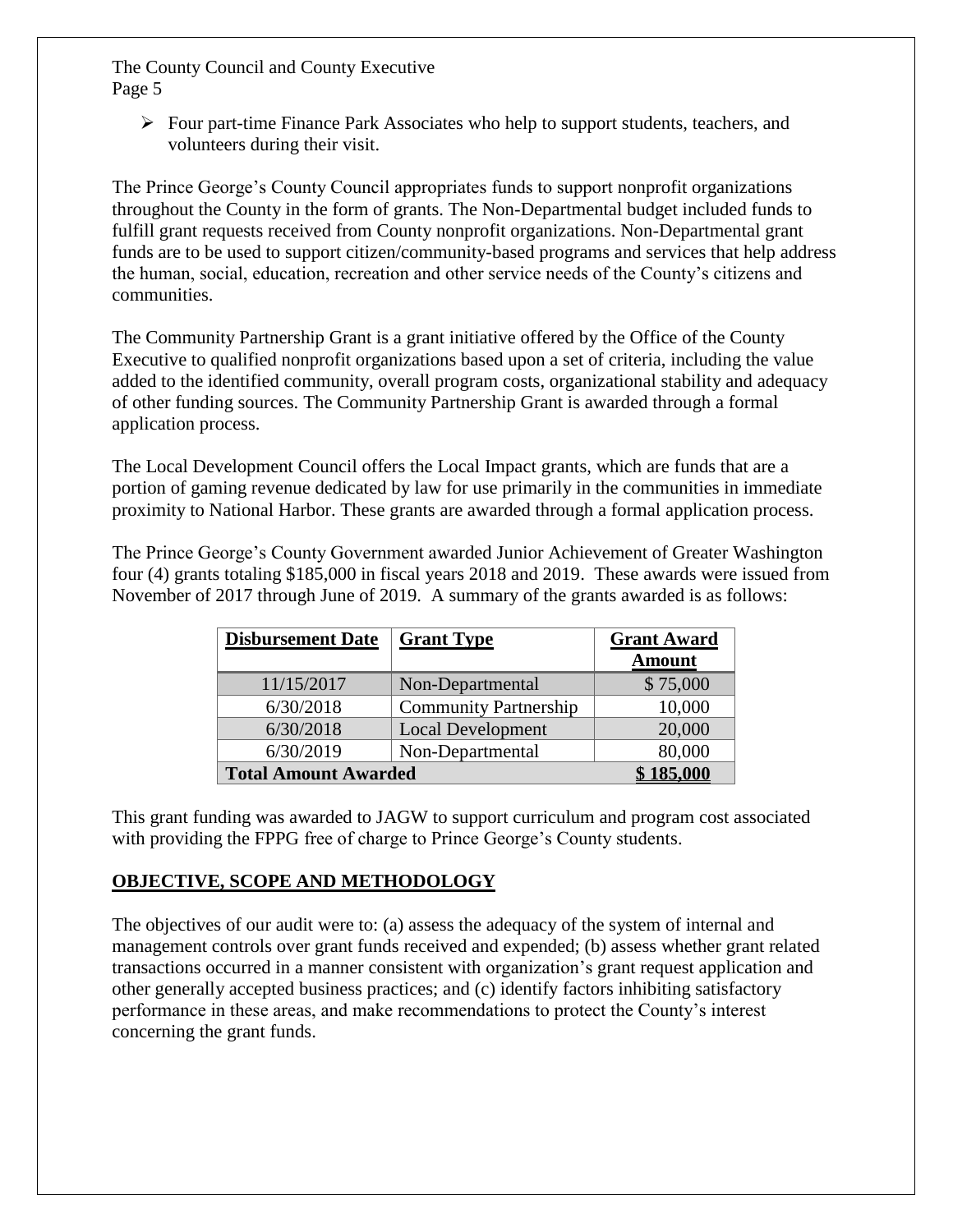The scope included all transactions related to the receipt and disbursement of the total grant funds received from July 2017 through June 2019 (a total of \$185,000).

The criteria used to evaluate the audit evidence gathered included:

- ➢ The grant applications submitted by Junior Achievement of Greater Washington;
- ➢ The organization's [accounting policy and procedure manual;](https://pgccouncil.auditboardapp.com/download?file_id=3106&name=Accounting%20Procedures%20Manual%207.27.11.doc)
- ➢ The Government Accountability Office (GAO) exposure draft (December 2000) GAO-01-186G, Maintaining Effective Control Over Employee Time and Attendance Reporting, authorizing and approving T&A (time and attendance) transactions;
- ➢ The United States General Accountability Office Standards for Internal Control publication [\(GAO-14-704G\);](https://www.gao.gov/assets/670/665712.pdf)
- ➢ [Maryland Nonprofit's Standards for Excellence:](https://standardsforexcellence.org/Home-2/code) An Ethics and Accountability Code for the Nonprofit Sector; and
- ➢ Internal Revenue Code (IRC)/Internal Revenue Service (IRS) guidelines.

The audit included correspondence with key personnel of Junior Achievement of Greater Washington and detailed tests including:

- $\triangleright$  An examination of the organization's monthly bank statements;
- ➢ A review of the organization's Federal Form 990 return for 2018;
- $\triangleright$  A review of available grant receipts and expenditures documentation;
- ➢ A review of labor attributed to the JA Finance Park within Prince George's County and;
- $\triangleright$  A review of available minutes for meetings held by the Board of Directors.

We examined the books and records maintained by Junior Achievement of Greater Washington and included tests of the accounting records and other auditing procedures, as we determined necessary. Consideration was given to the fact that the records of the organization were reviewed and included in the scope of the financial audit conducted by Jones and McIntrye PLLC for the periods ending June 30, 2018 and June 30, 2019, and no discrepancies or irregularities were disclosed. Our examination included a review of expenditures and supporting documentation to ensure that payment amounts were properly approved and corresponded to related invoices. Our examination also included a review of labor cost and supporting documentation to ensure cost allocated to the JA Finance Park Prince George's County were properly approved and accurately represented. **We noted no instances that led us to believe that County grant funds were used for other than their intended purpose.**

However, we did note that a review of 8 timesheets revealed that although they were complete with respect to the hours worked, 5 of the 8 (63%), and 7 of the 8 (88%) timesheets lacked an employee signature, and supervisor signature, respectively. There was only one timesheet that contained both an employee and supervisor signature. The organization's policies and procedures manual that was in effect during the audit period did not explicitly address whether timesheets had to be signed by employees and supervisors. However, all timesheets viewed during our testing had designated areas where both the employee and supervisor had to sign, denoting it was a requirement. When this issue was brought to light with JAGW representatives they confirmed that both the employee and supervisor signatures were required. They also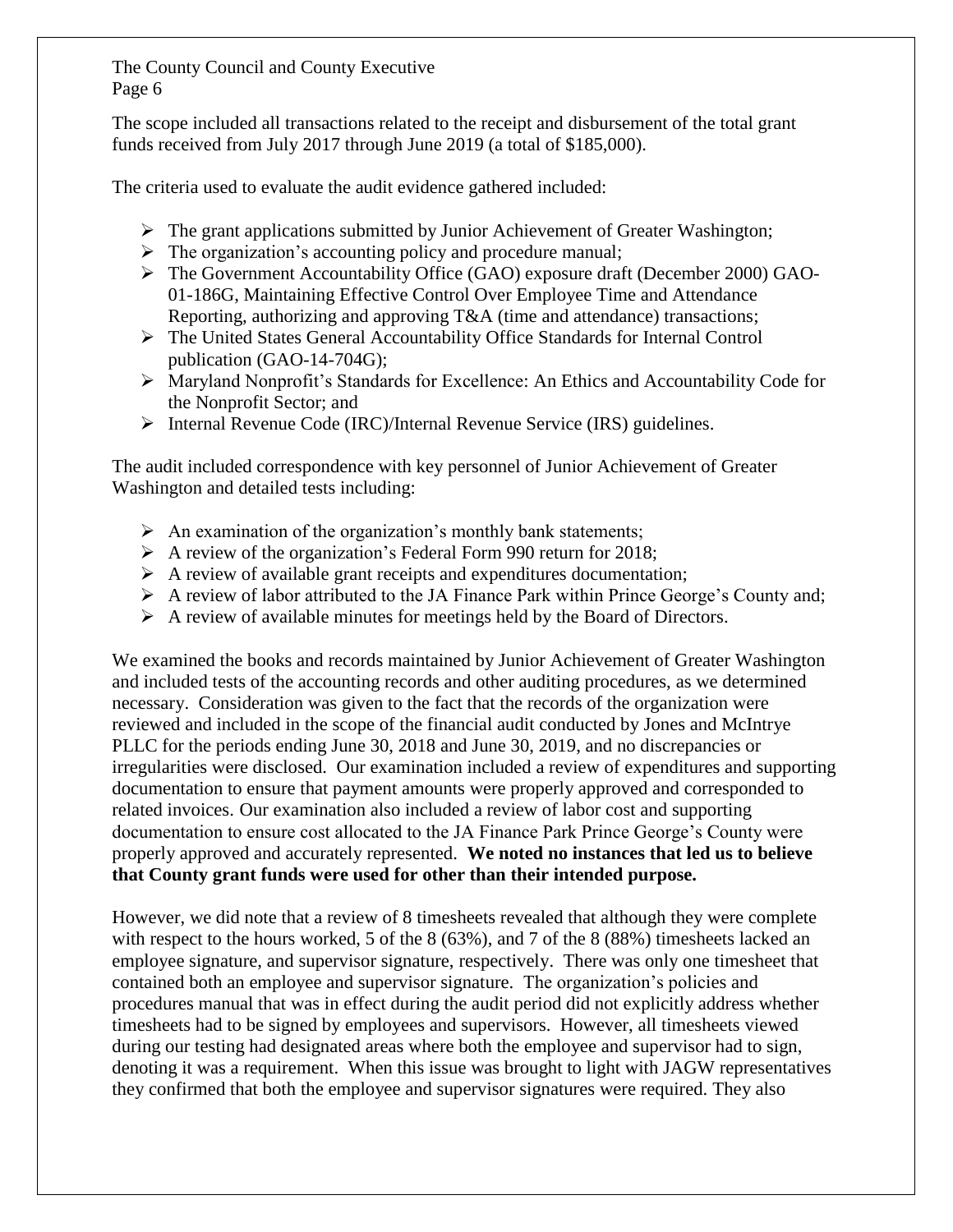revealed that this issue was previously noted by their external auditors, and as a result, they proactively updated their policies and procedures manual on August 26, 2019 to explicitly require that all timesheets have both the employee and supervisor signatures. The failure of the employee and his/her supervisor to sign these timesheets could question the validity of the timesheet hours and the associated allocated labor costs. As a result, we recommend that:

**JAGW continue to stress the importance of following their recently updated policies and procedures with respect to timesheets to all of its employees and their supervisors. Furthermore, controls should be put in place, whether manually or through automation, to ensure that all timesheets have both the employee and supervisor signatures.** 

The attached Statements of Revenues and Expenditures shows the activities relating to the JAGW Finance Park in Prince George's County, for the periods ending June 30, 2018, and June 30, 2019.